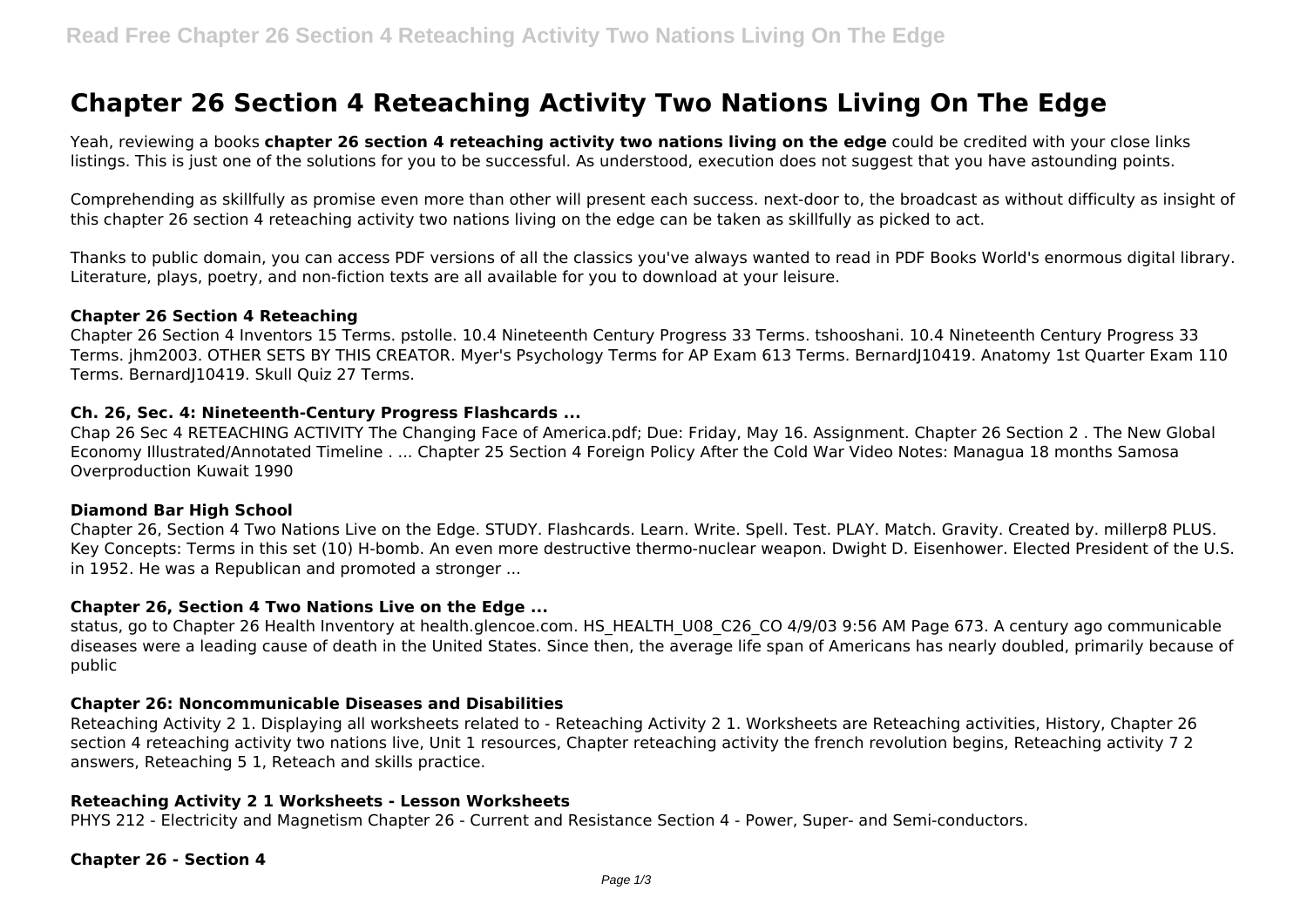influence in the future. Chapter 17 Section 1 Cold War Superpowers Face Off Reteaching Activity Answers PDF Download Gives the readers good spirit. Chapter 17 Section 1 Cold War Superpowers Face Off ... Start studying Chapter 26 Section 3- The Cold War at Home. Learn vocabulary, terms, and more with flashcards, games, and other study tools.

# **Reteaching Activity The Cold War Begins 1945 1960 Chapter 26**

Start studying Chapter 26.4 - Two Nations Live on the Edge. Learn vocabulary, terms, and more with flashcards, games, and other study tools.

# **Chapter 26.4 - Two Nations Live on the Edge Flashcards ...**

Chapter 4 Reteaching Activity Answers. CA10. Capacity to pay: since. CC Rachel has lost her job, she. FI probably cannot make the. CA loan payments. E. A. B. C. D

# **Chapter 4 Reteaching Activity Answers**

Start studying 10.4 Nineteenth Century Progress. Learn vocabulary, terms, and more with flashcards, games, and other study tools. ... Ch 26 Section 4: Nineteenth-Century Progress. 25 terms. NathanZobrist20. OTHER SETS BY THIS CREATOR. Iranian M178 - Final. ... Chapter 10 - An Age of Democracy and Progress. 52 terms. hprince09. Chapter 30.1 ...

# **Study 33 Terms | 10.4 Nineteenth... Flashcards | Quizlet**

52 Unit 7, Chapter 26 Name Date RETEACHING ACTIVITY The New Global Economy Section 2 Choose the best answer for each item. Write the letter of your answer in the blank. 1. The group that suffered the highest rates of unemployment during the 1990s was a. women. b. Hispanic Americans. c. African Americans. d. young people. 2.

# **CHAPTER 26 RETEACHING ACTIVITY The New Global Economy**

History Chapter 16 Section 4: The Allied Victory. 12 terms. allil21. 25.2. 17 terms. dnatali25. History chapter 26. 35 terms. Canterbury74. OTHER SETS BY THIS CREATOR. bio 171 lecture 7. 17 terms. annabellavidrio. psych 111 exam 1. 52 terms. annabellavidrio. bio 171 learning objectives exam 1. 10 terms.

# **chapter 16: section 4 the allied victory Flashcards | Quizlet**

why you remain in the best website to see the unbelievable ebook to have chapter 26 section 3 guided reading technology and modern life answers, Fcat Reading Timeline Answers, Howards End Is On The Landing A Year Of Recognizing the way ways to get this ebook American Revolution Reteaching Activity 4 Answers is additionally useful.

# **[PDF] American Revolution Reteaching Activity 4 Answers**

Chapter 26 Section 4 Reteaching Activity Two Nations Live On The Edge Chapter 26 Section 4 Reteaching Recognizing the habit ways to acquire this books Chapter 26 Section 4 Reteaching Activity Two Nations Live On The Edge is additionally useful. You have remained in right site to start getting this info. get the Chapter 26 Section 4 Reteaching ...

# **Chapter 21 Section 2 Reteaching Activity Triumph Of A ...**

Reteaching Activity 2 1. Showing top 8 worksheets in the category - Reteaching Activity 2 1. Some of the worksheets displayed are Reteaching activities, History, Chapter 26 section 4 reteaching activity two nations live, Unit 1 resources, Chapter reteaching activity the french revolution begins, Reteaching activity 7 2 answers, Reteaching 5 1, Reteach and skills practice.